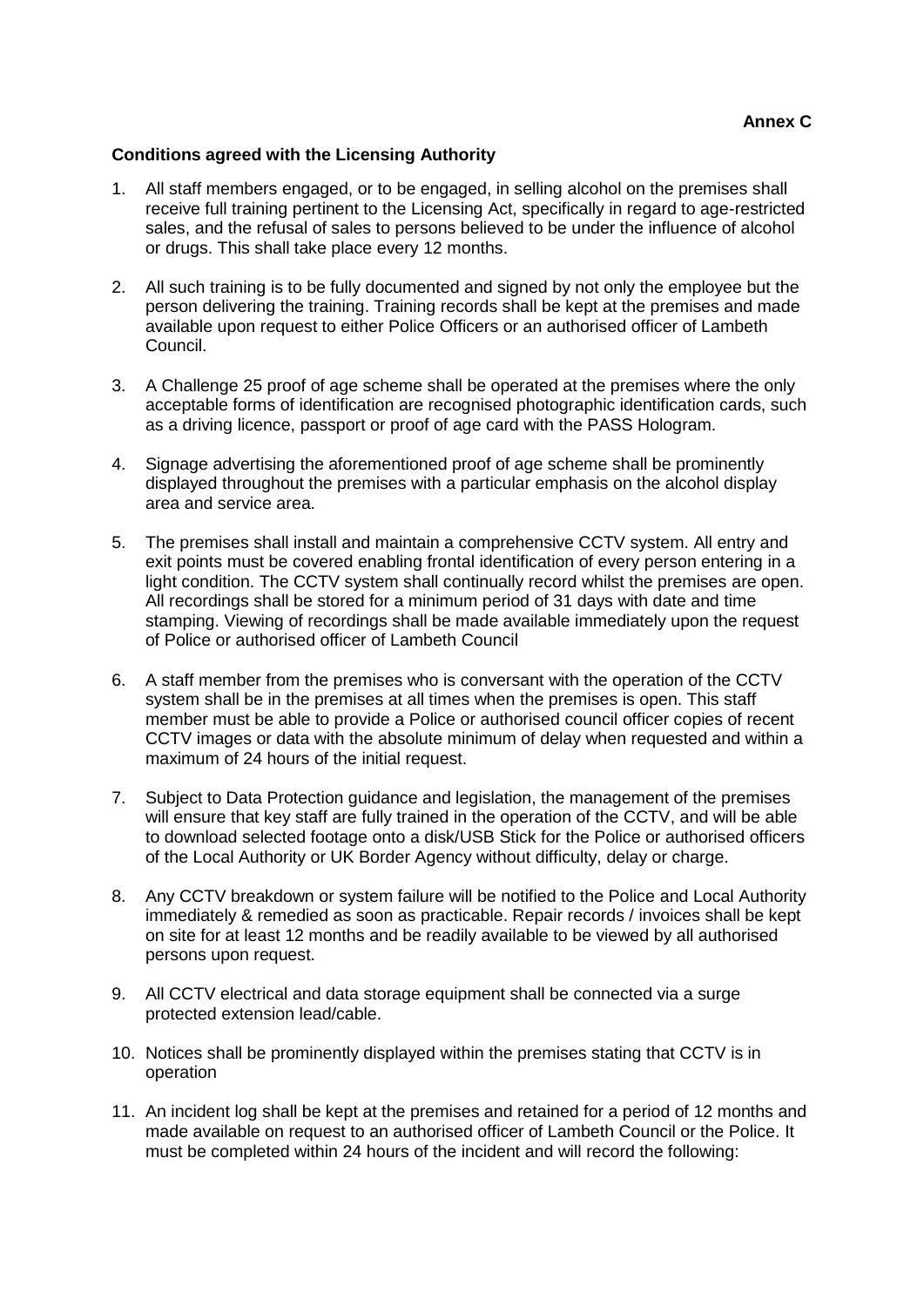- a) all crimes reported to the venue
- b) all ejections of patrons
- c) any complaints received
- d) any incidents of disorder
- e) any refusal of the sale of alcohol and the name of the member of staff who refused the sale
- f) any visit by a relevant authority or emergency service.

AC

- 12. All sales of alcohol for consumption off the premises must be in sealed containers only and shall not be consumed on the premises. (Sealed containers meaning manufacturers sealing of the vessel).
- 13. Sale of alcohol for consumption off the premises shall be ordered as part of a meal to be delivered to a customer's home or office address and ancillary to that meal.
- 14. Patrons temporarily leaving the premises to smoke shall not be more than 6 and not permitted to take alcohol with them from 22:00 hours on Sunday to Thursday and 23:00 hours on Friday and Saturday.
- 15. The supply of alcohol shall be by waiter or waitress service only.
- 16. Patrons shall be requested not to loiter outside the premises and to leave the premises quietly. Notices to this effect must be prominently displayed at the entrances of the premises.
- 17. All children under the age of 18 shall be accompanied by a responsible adult at all times whilst on the premises after 21:00.
- 18. All staff member should be checked to ensure they have the right to work in the UK. These checks should be made available upon requests to all responsible authorities. All associated 'entitlement to work' documents:
	- a) must be logged and kept on the premises for the duration of the employment; and
	- b) must be retained for a minimum of 12 months after employment has ceased.
- 19. Any person entering the premises who appears to be under the influence of alcohol or drugs shall in the interests of other members of the public using the premises be requested to leave the premises.
- 20. The maximum number of persons accommodated at the premises (excluding staff) shall not exceed 36 persons.
- 21. No deliveries to the premises shall take place between (22.00) and (08.00) on the following day.
- 22. Except for customers seated at the bar, the supply of alcohol on the premises shall only be to a person seated taking a table meal there and for consumption by such a person as ancillary to their meal.
- 23. Customers seated and permitted to drink at the bar shall not be more than 4 at any one time.
- 24. All tables and chairs within the premises to remain in-situ at all times the premises is open to the public